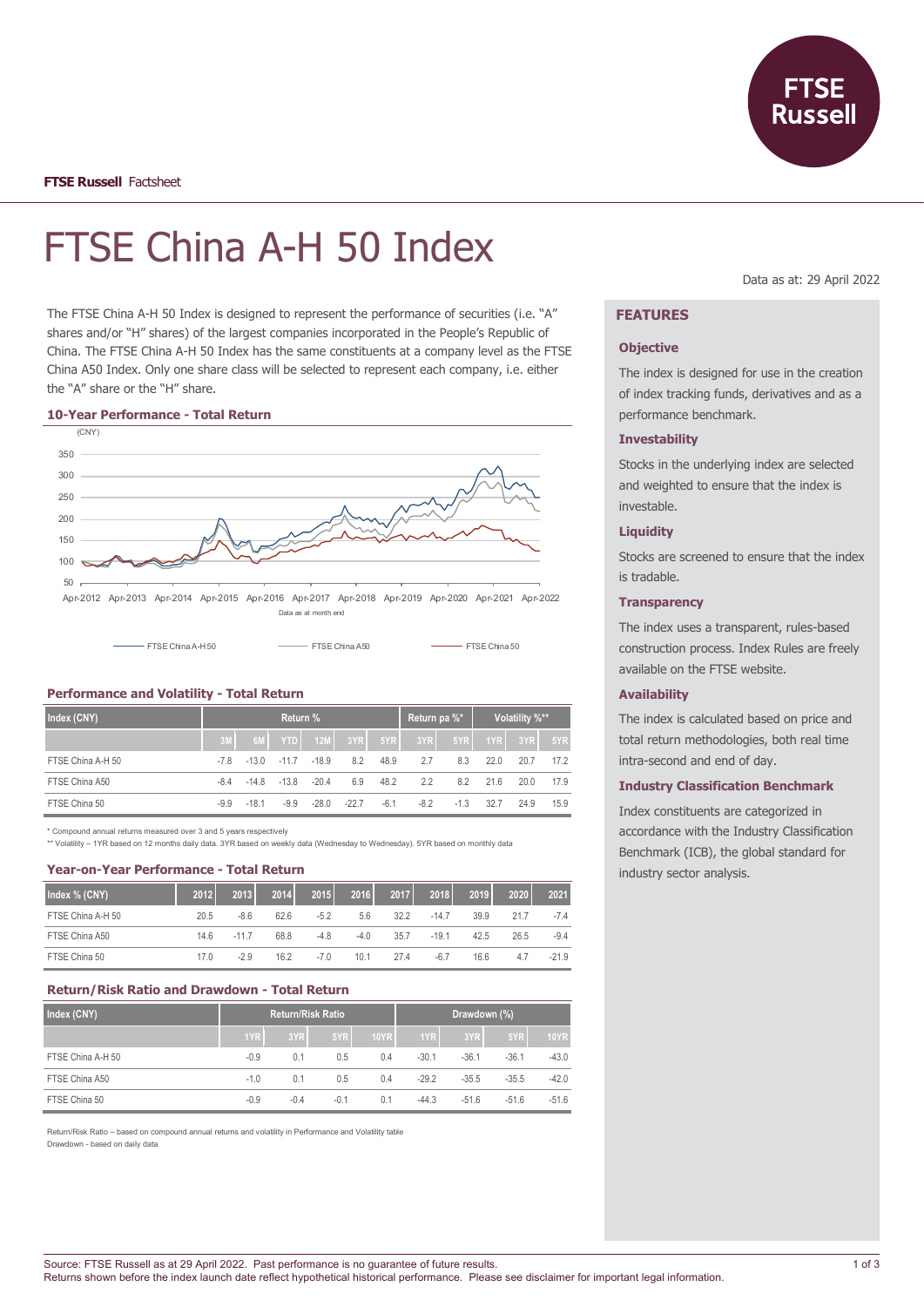## **Top 5 Constituents - FTSE China A-H 50**

| <b>Constituent</b>                  | ICB Sector            | Net MCap (CNYm) | Wgt % |
|-------------------------------------|-----------------------|-----------------|-------|
| Kweichow Moutai (A)                 | <b>Beverages</b>      | 643.106         | 14.27 |
| Contemporary Amperex Technology (A) | Automobiles and Parts | 267,000         | 5.93  |
| China Merchants Bank (A)            | <b>Banks</b>          | 230.640         | 5.12  |
| Wuliangye Yibin (A)                 | <b>Beverages</b>      | 176.211         | 3.91  |
| China Yangtze Power (A)             | Electricity           | 144.675         | 3.21  |
| <b>Totals</b>                       |                       | 1,461,631       | 32.44 |

## **ICB Supersector Breakdown**

|                |                                       |                | FTSE China A-H 50 |        | <b>FTSE China A50</b> |                 |        |  |
|----------------|---------------------------------------|----------------|-------------------|--------|-----------------------|-----------------|--------|--|
| <b>CB Code</b> | <b>CB Supersector</b>                 | No. of<br>Cons | Net MCap (CNYm)   | Wgt %  | No. of<br>Cons        | Net MCap (CNYm) | Wgt %  |  |
| 1010           | Technology                            | 1              | 103.002           | 2.29   | 1                     | 103.002         | 2.33   |  |
| 1510           | Telecommunications                    | $\overline{2}$ | 94,020            | 2.09   | $\overline{2}$        | 94.020          | 2.13   |  |
| 2010           | <b>Health Care</b>                    | 5              | 335,359           | 7.44   | 5                     | 327,287         | 7.40   |  |
| 3010           | <b>Banks</b>                          | 11             | 912.401           | 20.25  | 11                    | 894.948         | 20.24  |  |
| 3020           | <b>Financial Services</b>             | $\overline{2}$ | 155.059           | 3.44   | $\overline{2}$        | 146.624         | 3.32   |  |
| 3030           | Insurance                             | $\overline{2}$ | 183,768           | 4.08   | $\overline{2}$        | 175,023         | 3.96   |  |
| 3510           | <b>Real Estate</b>                    | 1              | 54,630            | 1.21   | 1                     | 52.767          | 1.19   |  |
| 4010           | Automobiles and Parts                 | 4              | 473,969           | 10.52  | 4                     | 452,460         | 10.23  |  |
| 4020           | <b>Consumer Products and Services</b> | $\overline{2}$ | 98.777            | 2.19   | $\overline{2}$        | 97,453          | 2.20   |  |
| 4040           | <b>Retailers</b>                      | 1              | 99,493            | 2.21   | $\mathbf{1}$          | 99,493          | 2.25   |  |
| 4510           | Food Beverage and Tobacco             | 9              | 1,330,973         | 29.54  | 9                     | 1,330,973       | 30.09  |  |
| 5010           | <b>Construction and Materials</b>     | 1              | 73,762            | 1.64   | $\mathbf{1}$          | 73,762          | 1.67   |  |
| 5020           | Industrial Goods and Services         | 3              | 159,038           | 3.53   | 3                     | 157,952         | 3.57   |  |
| 5510           | <b>Basic Resources</b>                | 1              | 68.534            | 1.52   | $\mathbf{1}$          | 63.823          | 1.44   |  |
| 5520           | Chemicals                             | 1              | 68,440            | 1.52   | $\mathbf{1}$          | 68,440          | 1.55   |  |
| 6010           | Energy                                | 3              | 150,024           | 3.33   | 3                     | 139,897         | 3.16   |  |
| 6510           | <b>Utilities</b>                      | $\mathbf{1}$   | 144,675           | 3.21   | $\mathbf{1}$          | 144.675         | 3.27   |  |
| <b>Totals</b>  |                                       | 50             | 4,505,923         | 100.00 | 50                    | 4.422.597       | 100.00 |  |

## **Index Characteristics**

| <b>Attributes</b>                 | FTSE China A-H 50 | <b>FTSE China A50</b> |
|-----------------------------------|-------------------|-----------------------|
| Number of constituents            | 50                | 50                    |
| Net MCap (CNYm)                   | 4,505,923         | 4,422,597             |
| Dividend Yield %                  | 2.48              | 2.21                  |
| Constituent Sizes (Net MCap CNYm) |                   |                       |
| Average                           | 90,118            | 88,452                |
| Largest                           | 643.106           | 643,106               |
| Smallest                          | 16.874            | 16,305                |
| Median                            | 68,487            | 67,352                |
| Weight of Largest Constituent (%) | 14.27             | 14.54                 |
| Top 10 Holdings (% Index MCap)    | 46.24             | 46.32                 |

# **INFORMATION**

## **Index Universe**

FTSE China A50

## **Index Launch**

15 February 2016

## **Base Date**

21 July 2003

**Base Value**

5000

## **Investability Screen**

Actual free float applied and liquidity screened

### **Index Calculation**

Real-time and end-of-day index available

**End-of-Day Distribution**

Via FTP and email

# **Currency**

**CNY** 

## **Review Dates**

Quarterly in March, June, September, December